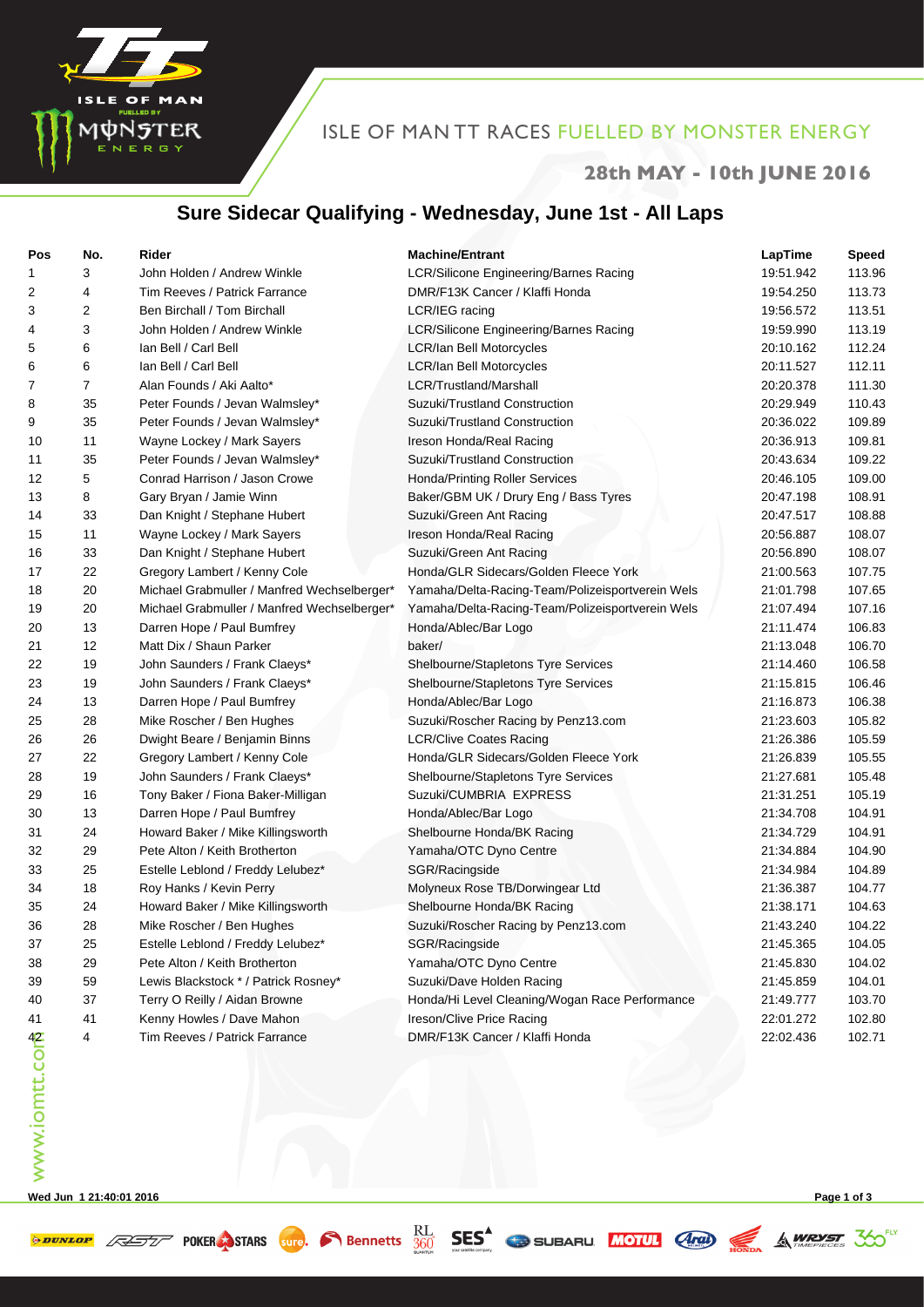

#### **28th MAY - 10th JUNE 2016**

### **Sure Sidecar Qualifying - Wednesday, June 1st - All Laps**

| Pos | No. | <b>Rider</b>                       | <b>Machine/Entrant</b>                         | LapTime   | <b>Speed</b> |
|-----|-----|------------------------------------|------------------------------------------------|-----------|--------------|
| 43  | 15  | Steve Ramsden / Matty Ramsden*     | LCR/Ramsden Racing                             | 22:10.846 | 102.06       |
| 44  | 29  | Pete Alton / Keith Brotherton      | Yamaha/OTC Dyno Centre                         | 22:10.888 | 102.06       |
| 45  | 30  | Andy King / William Moralee        | Other/The Bell on the Common                   | 22:13.076 | 101.89       |
| 46  | 61  | Mick Alton* / Chrissie Clancy*     | LCR Suzuki/J & C Contracting                   | 22:18.041 | 101.51       |
| 47  | 37  | Terry O Reilly / Aidan Browne      | Honda/Hi Level Cleaning/Wogan Race Performance | 22:21.098 | 101.28       |
| 48  | 34  | Francois Leblond / Bruno Picquoin* | Shelbourne Suzuki/                             | 22:25.406 | 100.96       |
| 49  | 34  | Francois Leblond / Bruno Picquoin* | Shelbourne Suzuki/                             | 22:27.818 | 100.78       |
| 50  | 61  | Mick Alton* / Chrissie Clancy*     | LCR Suzuki/J & C Contracting                   | 22:34.484 | 100.28       |
| 51  | 42  | Dave Quirk / Robert Lunt           | Ireson/The Strand Shopping Centre, Douglas     | 22:34.975 | 100.24       |
| 52  | 17  | Gordon Shand / Philip Hyde         | <b>SHAND F2/Kevin Ashworth Machined Timber</b> | 22:42.576 | 99.68        |
| 53  | 43  | Craig Melvin / Stuart Christian    | Suzuki/Artisan Real Estate Investors Ltd       | 22:44.338 | 99.56        |
| 54  | 39  | Lionel Mansuy / Melanie Farnier*   | Windle/BERNER                                  | 22:45.142 | 99.50        |
| 55  | 43  | Craig Melvin / Stuart Christian    | Suzuki/Artisan Real Estate Investors Ltd       | 22:45.485 | 99.47        |
| 56  | 2   | Ben Birchall / Tom Birchall        | LCR/IEG racing                                 | 22:48.363 | 99.26        |
| 57  | 39  | Lionel Mansuy / Melanie Farnier*   | Windle/BERNER                                  | 22:50.701 | 99.09        |
| 58  | 8   | Gary Bryan / Jamie Winn            | Baker/GBM UK / Drury Eng / Bass Tyres          | 22:59.487 | 98.46        |
| 59  | 32  | Brian Kelly / Jason O'Connor       | Yamaha/Brian Kelly Autos                       | 23:01.303 | 98.33        |
| 60  | 63  | Peter Essaff* / Jeff Gillard*      | MRE/                                           | 23:04.589 | 98.10        |
| 61  | 54  | James Noble / Shaun Chandler       | MR Equip/Hipperholme Tyres                     | 23:07.255 | 97.91        |
| 62  | 32  | Brian Kelly / Jason O'Connor       | Yamaha/Brian Kelly Autos                       | 23:07.512 | 97.89        |
| 63  | 38  | Peter Nuttall / Neil Wheatley      | Ireson/                                        | 23:07.943 | 97.86        |
| 64  | 55  | Douglas Chandler / Julie Canipa    | Honda/Devereaus Manx Kippers                   | 23:09.357 | 97.76        |
| 65  | 38  | Peter Nuttall / Neil Wheatley      | Ireson/                                        | 23:12.737 | 97.53        |
| 66  | 40  | Claude Montagnier / Maxime Vasseur | Kawasaki/CDL Racing Team                       | 23:17.956 | 97.16        |
| 67  | 62  | Thierry Laforest* / Francky Fouet  | Bellas-Honda/TEAM les TROIS ROUES              | 23:20.966 | 96.95        |
| 68  | 63  | Peter Essaff* / Jeff Gillard*      | MRE/                                           | 23:21.960 | 96.88        |
| 69  | 60  | Simon Gilbert * / Marc Maier*      | Yamaha r6/SMR Haulage                          | 23:27.871 | 96.48        |
| 70  | 55  | Douglas Chandler / Julie Canipa    | Honda/Devereaus Manx Kippers                   | 23:34.908 | 96.00        |
| 71  | 62  | Thierry Laforest* / Francky Fouet  | Bellas-Honda/TEAM les TROIS ROUES              | 23:39.882 | 95.66        |
| 72  | 17  | Gordon Shand / Philip Hyde         | <b>SHAND F2/Kevin Ashworth Machined Timber</b> | 23:47.127 | 95.18        |
| 73  | 54  | James Noble / Shaun Chandler       | MR Equip/Hipperholme Tyres                     | 23:47.649 | 95.14        |
| 74  | 23  | Mike Cookson / Alun Thomas         | Honda/Cookson Travel Ltd                       | 23:51.057 | 94.91        |
| 75  | 50  | Deborah Barron / Dicky Gale        | Kawasaki/Team Oscar Racing                     | 23:51.195 | 94.91        |
| 76  | 53  | Kevin Thornton / Dave Dean         | Suzuki/Thornton Racing                         | 23:54.250 | 94.70        |
| 77  | 53  | Kevin Thornton / Dave Dean         | Suzuki/Thornton Racing                         | 24:04.460 | 94.03        |
| 78  | 50  | Deborah Barron / Dicky Gale        | Kawasaki/Team Oscar Racing                     | 24:30.526 | 92.37        |
| 79  | 52  | Wally Saunders / Bob Dowty         | Suzuki/THE STOP SHOP                           | 24:31.382 | 92.31        |
| 80  | 56  | John Chandler / Karl Schofield     | Honda/                                         | 26:09.549 | 86.54        |
| 81  | 56  | John Chandler / Karl Schofield     | Honda/                                         | 35:16.569 | 64.17        |

**Wed Jun 1 21:40:01 2016 Page 2 of 3**

E OF MAN

MUNSTER

**SPUNLOP ASSESS** POKER STARS SUPP. In Bennetts **RL** SES<sup>A</sup> SUBARU MOTUL **ARD** SA WRYST 30<sup>EXT</sup>